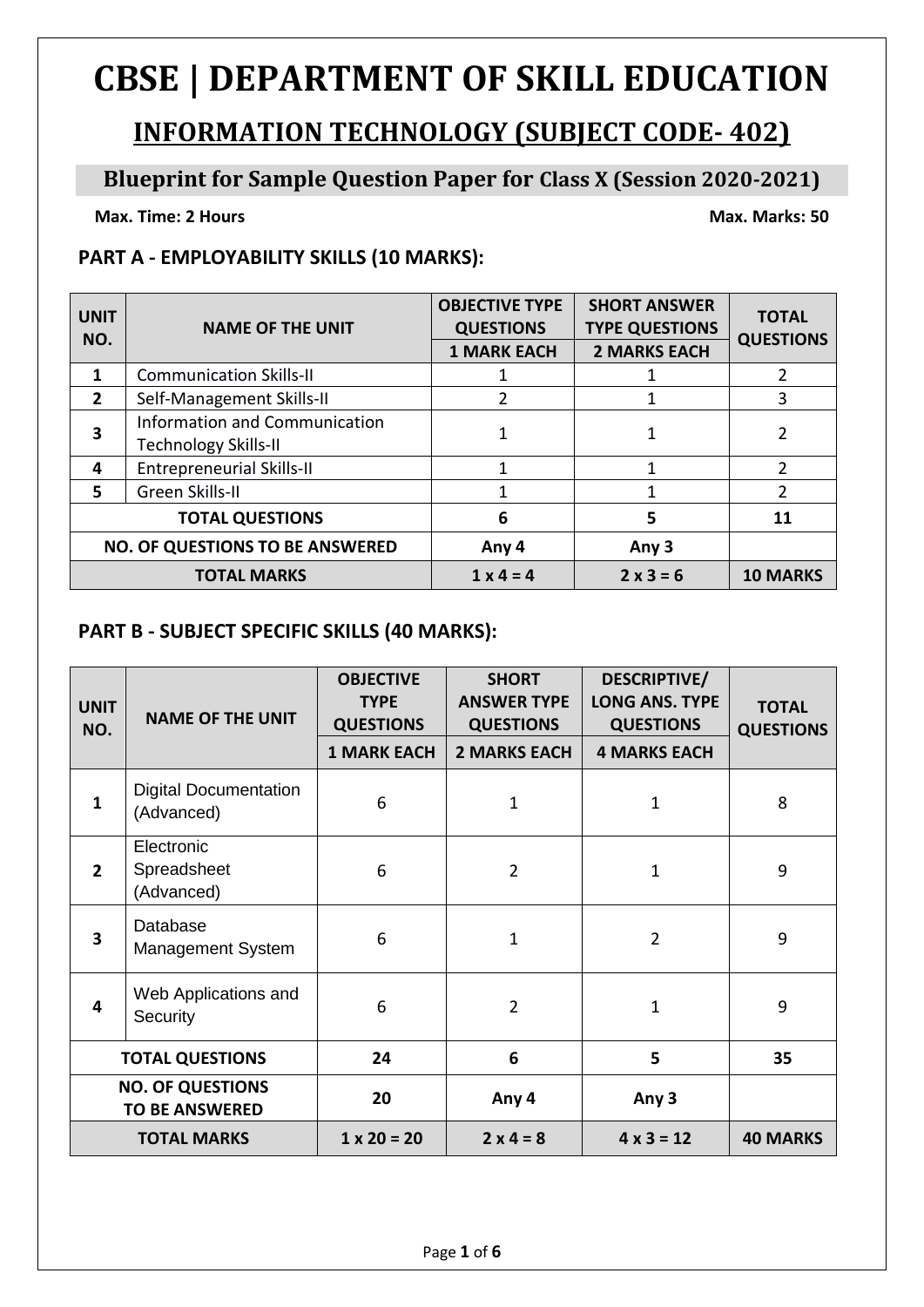# **CBSE | DEPARTMENT OF SKILL EDUCATION INFORMATION TECHNOLOGY (SUBJECT CODE-402)**

# **Sample Question Paper for Class X (Session 2020-2021)**

**Max. Time: 2 Hours Max. Marks: 50** 

## **General Instructions:**

- **1.** Please read the instructions carefully.
- **2.** This Question Paper consists of **21 questions** in two sections: Section A & Section B.
- **3.** Section A has Objective type questions whereas Section B contains Subjective type questions.
- **4. Out of the given (5 + 16 =) 21 questions, a candidate has to answer (5 + 10 =) 15 questions in the allotted (maximum) time of 2 hours.**
- **5.** All questions of a particular section must be attempted in the correct order.

#### **6. SECTION A - OBJECTIVE TYPE QUESTIONS (24 MARKS):**

- **i.** This section has 05 questions.
- **ii.** Marks allotted are mentioned against each question/part.
- **iii.** There is no negative marking.
- **iv.** Do as per the instructions given.

#### **7. SECTION B – SUBJECTIVE TYPE QUESTIONS (26 MARKS):**

- **i.** This section has 16 questions.
- **ii.** A candidate has to do 10 questions.
- **iii.** Do as per the instructions given.
- **iv.** Marks allotted are mentioned against each question/part.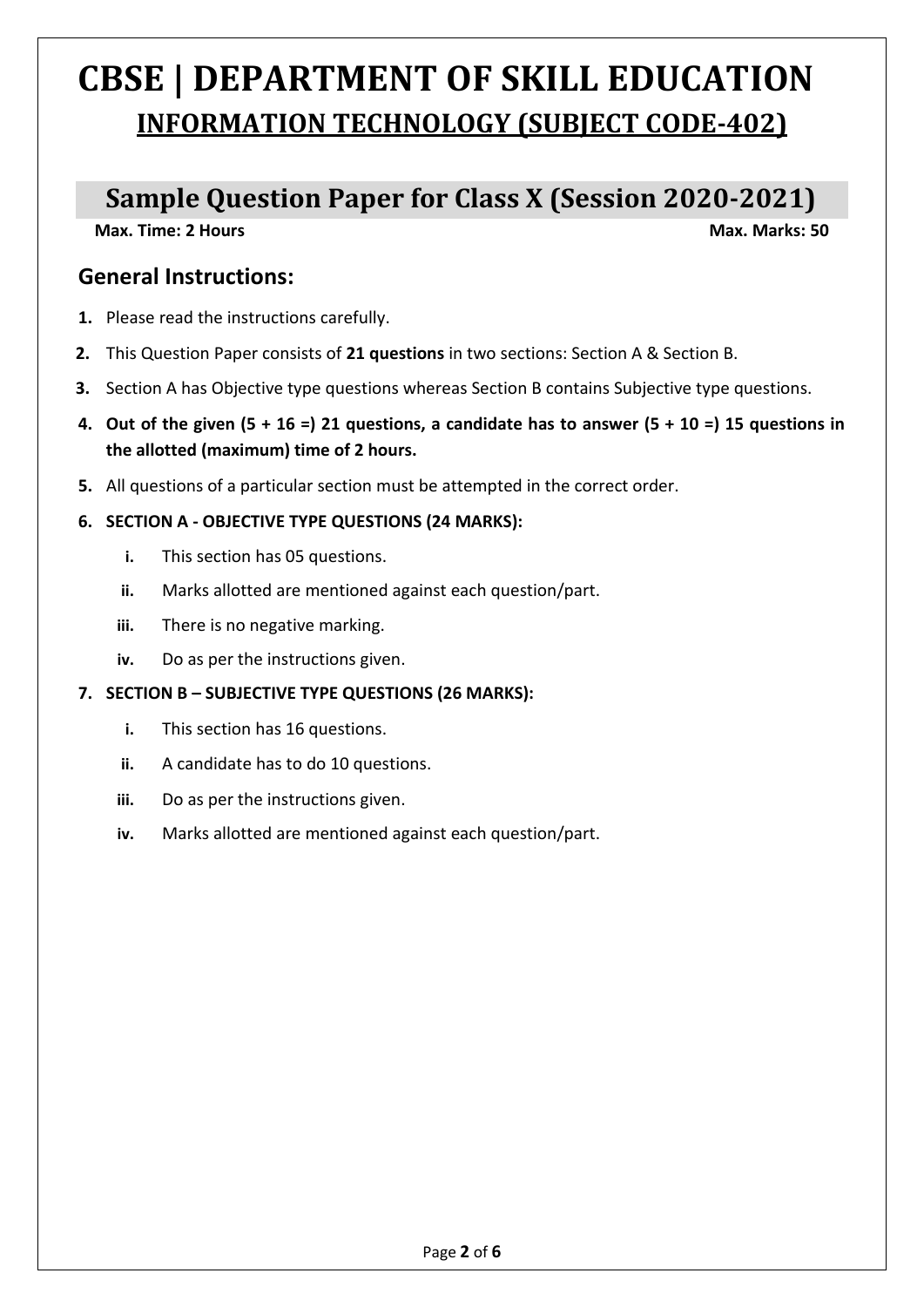# **SECTION A: OBJECTIVE TYPE QUESTIONS**

| Q. 1 | Answer any 4 out of the given 6 questions on Employability Skills (1 $x$ 4 = 4 marks) |              |  |  |  |  |
|------|---------------------------------------------------------------------------------------|--------------|--|--|--|--|
| i.   | Karan lives at a hostel in Shimla. He calls his mother who lives in Delhi, to get her | $\mathbf{1}$ |  |  |  |  |
|      | approval for the robotics class which is going to start in his school next week       |              |  |  |  |  |
|      | onwards. However, due to disruption in the phone line, his mother could not           |              |  |  |  |  |
|      | understand and reply to him. He got very upset. Which another medium can he use       |              |  |  |  |  |
|      | to get immediate approval of his mother?                                              |              |  |  |  |  |
|      | a) E-mail<br>b) Letter c) Message through Friend d) Fax                               |              |  |  |  |  |
| ii.  | Trisha is always tense during exam time. She is a sincere and studious student, but   | 1            |  |  |  |  |
|      | the thought of exams creates anxiety in her. Which stress management technique        |              |  |  |  |  |
|      | that you would suggest to help her?                                                   |              |  |  |  |  |
|      | a) Yoga<br>b) Exercise c) Vacation with Family d) All of these                        |              |  |  |  |  |
| iii. | ability of a person to do the things that need to be done without                     | 1            |  |  |  |  |
|      | someone or something influencing us.                                                  |              |  |  |  |  |
|      | a) Self-Motivation<br>c) Self Discipline                                              |              |  |  |  |  |
|      | b) Self Awareness<br>d) Self-Regulation                                               |              |  |  |  |  |
| iv.  | According to the concept of sustainable development, the environment and              | 1            |  |  |  |  |
|      | development are ______________ issues.                                                |              |  |  |  |  |
|      | a) Inseparable b) Separate c) Independent d) None of these                            |              |  |  |  |  |
| v.   | The cleaning of software installed in the computer cannot be achieved by              | 1            |  |  |  |  |
|      |                                                                                       |              |  |  |  |  |
|      | a) Disk cleanup<br>b) backup                                                          |              |  |  |  |  |
|      | c) Cleaning CPU cabinet d) Installing antivirus software                              |              |  |  |  |  |
| vi.  | Entrepreneurship has a crucial role in the <b>container the set of the society</b> .  | 1            |  |  |  |  |
|      | a) Evolution b) Planning c) Functioning<br>d) None of these                           |              |  |  |  |  |

| Q. 2         | Answer any 5 out of the given 6 questions $(1 \times 5 = 5 \text{ marks})$                                                                                                                                                                                                                             |                                      |                                                                                      |             |   |
|--------------|--------------------------------------------------------------------------------------------------------------------------------------------------------------------------------------------------------------------------------------------------------------------------------------------------------|--------------------------------------|--------------------------------------------------------------------------------------|-------------|---|
| i            | a) Skype                                                                                                                                                                                                                                                                                               | is not an instant messaging service. | b) Yahoo! Messenger c) Firefox d) Whatsapp                                           |             | 1 |
| ii.          | a) Accident                                                                                                                                                                                                                                                                                            | b) Evacuation                        | is the process of emptying a place in case of an emergency, disaster.<br>c) Hazards  | d) Exiting  | 1 |
| iii          | Richard needs to set up a network for his office where he wants to save all the data<br>in a centralized system and other computers will take the services from the<br>centralized system. Which architecture will be the best suitable for him?<br>a) Peer to Peer b) Client-Server c) Point to Point |                                      |                                                                                      | d) Ring     | 1 |
| iv           | A ________ is a device that converts digital computer signals into a form (analog<br>signals) that can travel over phone lines and vice versa.<br>a) Repeater                                                                                                                                          | b) Switch                            | c) Router                                                                            | d) Modem    | 1 |
| $\mathbf{V}$ | to a set of rules that you define in a spreadsheet.<br>a) Goal Seek b) Scenario c) Solver                                                                                                                                                                                                              |                                      | is specifically designed to minimize or maximize the result according                | d) Subtotal | 1 |
| vi           | to the chosen anchor point.<br>a) Alignment b) Footer                                                                                                                                                                                                                                                  |                                      | refers to the vertical or horizontal placement of a graphic in relation<br>c) Margin | d) Headings | 1 |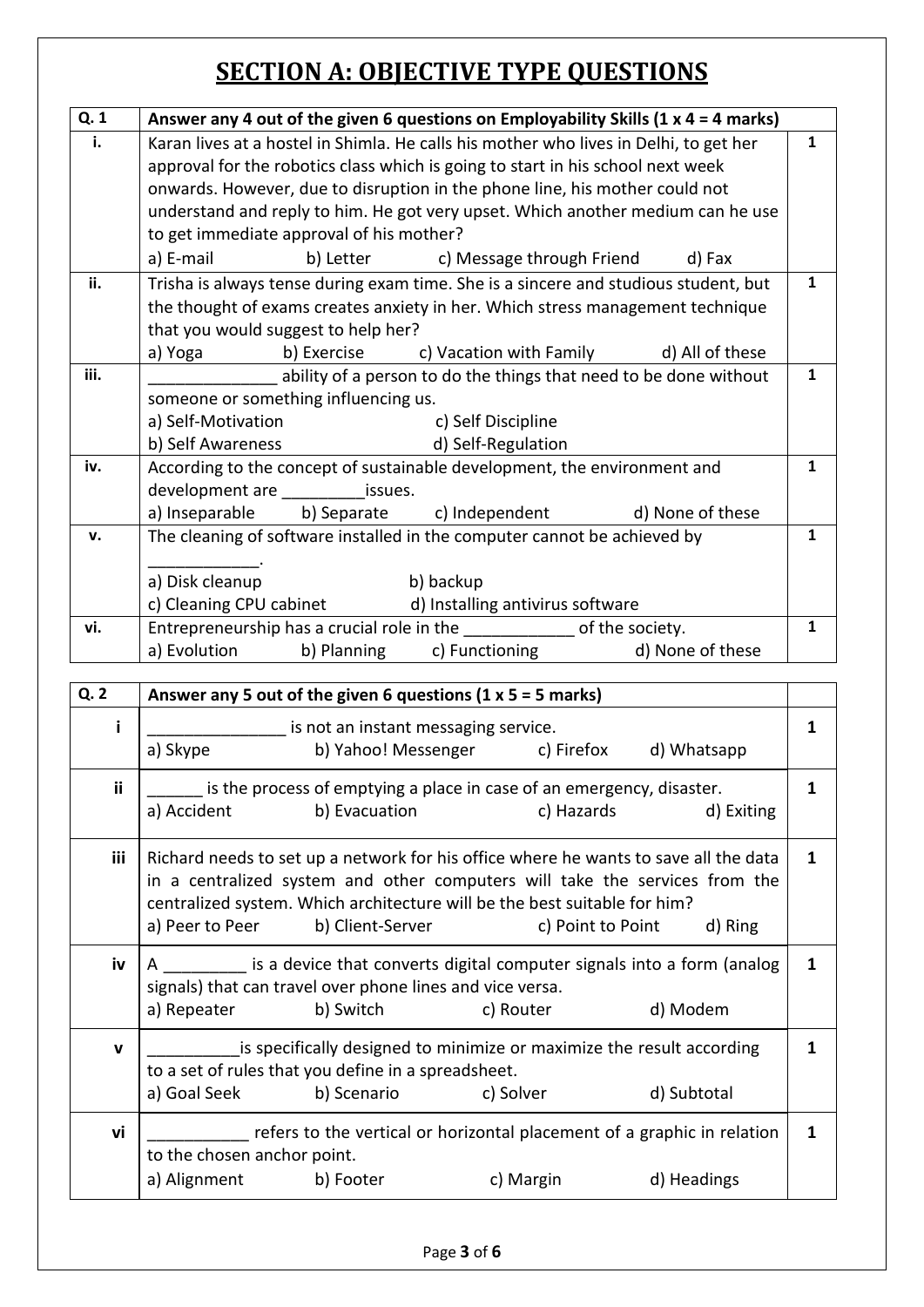| Q.3          | Answer any 5 out of the given 6 questions $(1 \times 5 = 5 \text{ marks})$                                                                                                                                                                    |   |  |  |  |  |
|--------------|-----------------------------------------------------------------------------------------------------------------------------------------------------------------------------------------------------------------------------------------------|---|--|--|--|--|
| i.           | Krishna wants to make a flowchart for his programs in a Word document. Which<br>option should he use to accomplish this task efficiently?<br>a) Drawing/Shapes b) Symbols c) Pictures d) All of these                                         |   |  |  |  |  |
| ii.          | Fatima has inserted a picture in a document. But she wants to cut off a part of the<br>picture. Which option she should use to accomplish the task?                                                                                           | 1 |  |  |  |  |
|              | b) Copy<br>c) Crop<br>d) Layout<br>a) Cut                                                                                                                                                                                                     |   |  |  |  |  |
| iii          | The intersection point between a row and column is called                                                                                                                                                                                     | 1 |  |  |  |  |
|              | d) Cell<br>a) Row<br>b) Column c) Table                                                                                                                                                                                                       |   |  |  |  |  |
| iv           | Amrita is celebrating her 14th birthday. She wants to invite her friends and family<br>members to the party. Which feature will she use to send the same invite to many<br>people with different addresses without typing it again and again? |   |  |  |  |  |
|              | a) Mail Merge b) Letter wizard c) Document Type d) None of these                                                                                                                                                                              |   |  |  |  |  |
| $\mathbf{v}$ | A is a model that you use to create other documents.                                                                                                                                                                                          |   |  |  |  |  |
|              | a) Styles b) Template c) Wizard<br>d) Sample                                                                                                                                                                                                  |   |  |  |  |  |
| vi           | Formulas in a Spreadsheet must begin with a sign.                                                                                                                                                                                             | 1 |  |  |  |  |
|              | $b)$ $@$<br>c) #<br>a) \$<br>$d) =$                                                                                                                                                                                                           |   |  |  |  |  |

| Q. 4         | Answer any 5 out of the given 6 questions (1 $x$ 5 = 5 marks)                                                                                                                                                                                                                                                                                                                                            |   |  |  |  |  |
|--------------|----------------------------------------------------------------------------------------------------------------------------------------------------------------------------------------------------------------------------------------------------------------------------------------------------------------------------------------------------------------------------------------------------------|---|--|--|--|--|
| i.           | is a tool to test "what-if" questions.                                                                                                                                                                                                                                                                                                                                                                   | 1 |  |  |  |  |
|              | b) Solver<br>c) Macro<br>d) Average<br>a) Scenario                                                                                                                                                                                                                                                                                                                                                       |   |  |  |  |  |
| ii.          | Rohit scored 25 out of 30 in English, 22 out of 30 in Maths. He wants to calculate<br>the score in IT he needs to achieve 85 percent in aggregate. Suggest him the<br>suitable option out of the following to do so.<br>a)Macro<br>b) Solver<br>d) Sub Total<br>c) Goal Seek                                                                                                                             |   |  |  |  |  |
| <b>iii</b>   | can be used in a spreadsheet software to jump to a different location<br>from within a spreadsheet and can lead to other parts of the current file, to<br>different files or even to web sites.<br>a) Illustrations<br>d) Filter<br>b) Hyperlinks<br>c) Links                                                                                                                                            | 1 |  |  |  |  |
| iv           | uses the keyboard as a pointing device instead of a mouse.<br>a) MouseKeys<br>b) Toggle key<br>c) Filter key<br>d) Sticky key                                                                                                                                                                                                                                                                            | 1 |  |  |  |  |
| $\mathbf{V}$ | Krish and Kritika have done a survey of age wise literacy rates of their locality as a<br>school project, which they have created in a Spreadsheet. They both want to work<br>simultaneously to complete it on time. Which option they should use to access the<br>same Spreadsheet to speed up their work.<br>a) Consolidate Worksheet<br>b) Shared Worksheet<br>c) Link Worksheet<br>d) Lock Worksheet | 1 |  |  |  |  |
| vi           | database is a type of database that stores data in several tables.<br>b) Relational<br>c) both (a) and (b)<br>a) Flat<br>c) None of them                                                                                                                                                                                                                                                                 | 1 |  |  |  |  |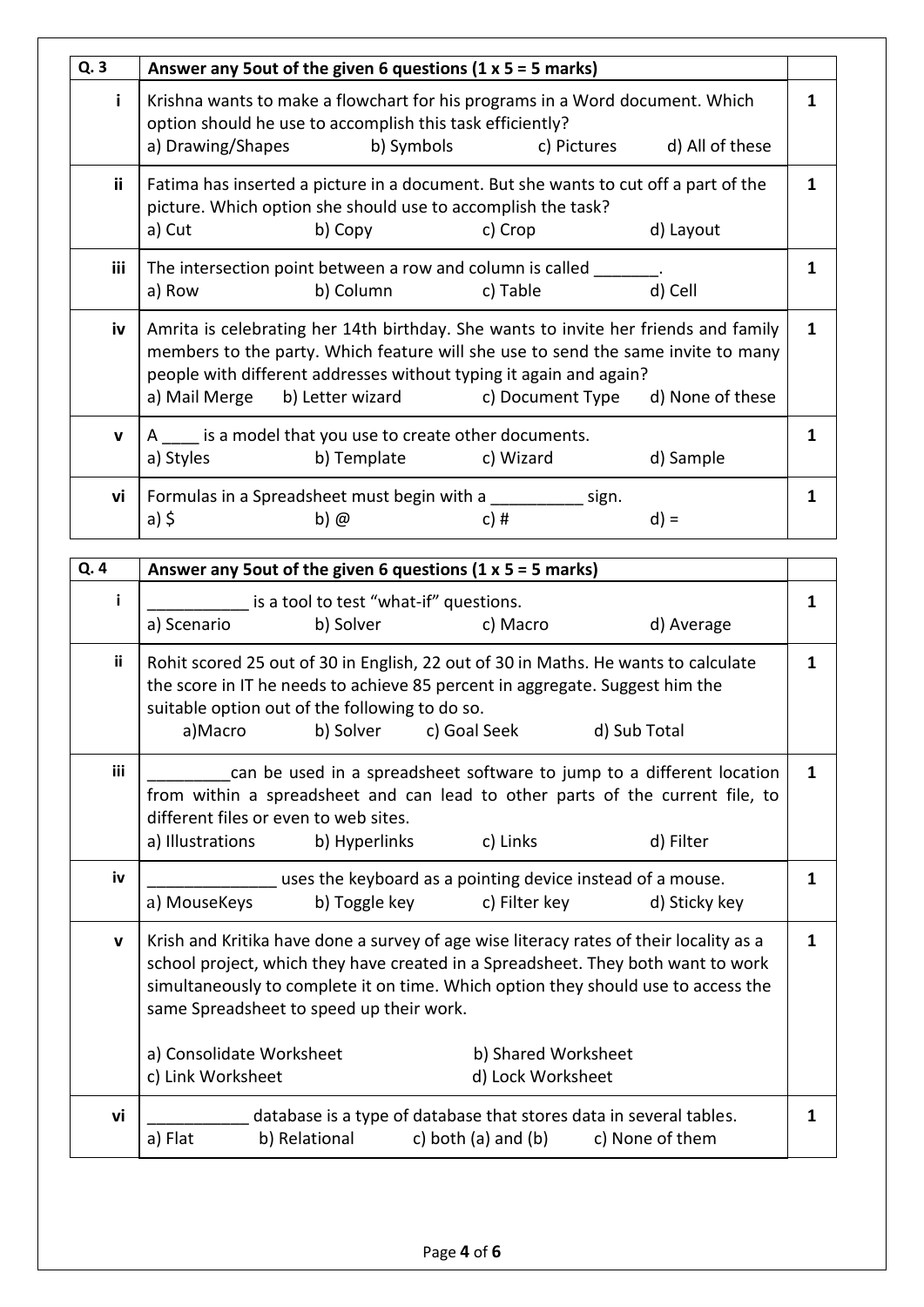| Q. 5       | Answer any 5 out of the given 6 questions $(1 \times 5 = 5 \text{ marks})$                                                                                                                                              |              |
|------------|-------------------------------------------------------------------------------------------------------------------------------------------------------------------------------------------------------------------------|--------------|
| i.         | In database __________ helps us to retrieve the filtered data based upon some<br>conditions.<br>a) Forms b) Reports c) Queries d) Table                                                                                 | 1            |
| ii.        | A is one which connects computers and devices in a limited geographical<br>area such as home, school, computer laboratory, office building, or closely<br>positioned group of buildings.<br>a) LAN b) WAN c) MAN d) PAN | $\mathbf{1}$ |
| <b>iii</b> | Rudrakshh wants that the name column of a table must not be left blank. Help him<br>to identify the field property for this purpose.<br>a) Length b) Default c) Entry Required d) Format                                | 1            |
| iv         | can be set for a field if the user doesn't provide any value while<br>entering the values in the table.<br>a) Required b) Default c) Primary Key d) Format                                                              | 1            |
| V          | Aadya wants to create a connection between two or more tables. Suggest her the<br>option to accomplish the task.<br>a) Table b) Form c) Relationships d) Sorting                                                        | 1            |
| vi         | data type takes the values in the form of 0 and 1 in the database.<br>a) Integer<br>b) Text c) Boolean d) Memo                                                                                                          | 1            |

# **SECTION B: SUBJECTIVE TYPE QUESTIONS**

## **Answer any 3 out of the given 5 questions on Employability Skills (2 x 3 = 6 marks)**

#### **Answer each question in 20 – 30 words.**

| Q.6   | Communication skills are very important for any business. Explain any two         |  |
|-------|-----------------------------------------------------------------------------------|--|
|       | elements of a communication process.                                              |  |
| Q. 7  | Mention any two misconceptions about the Entrepreneurship.                        |  |
| Q.8   | Goal setting is a very essential factor in your personal life. List all the SMART |  |
|       | methods to set the goals. Explain 'A' in brief.                                   |  |
| Q.9   | What are the measures to increase the performance of a computer system?           |  |
| Q. 10 | How can an individual contribute to Sustainable Development Goals?                |  |

#### **Answer any 4 out of the given 6 questions in 20 – 30 words each (2 x 4 = 8 marks)**

| Q. 11 | Differentiate between Relative and Absolute Hyperlinks with the help of an | $\mathfrak z$ |
|-------|----------------------------------------------------------------------------|---------------|
|       | example.                                                                   |               |
| Q. 12 | What is the utility of text wrapping in a document?                        |               |
| Q. 13 | What is the use of Macros in a Spreadsheet?                                | 7             |
| Q. 14 | Write any two advantages of online shopping.                               | 2             |
| Q. 15 | Differentiate between Primary key and Foreign key.                         | $\mathfrak z$ |
| Q. 16 | Define the following Hot spots:-                                           | 2             |
|       | a) WIMAX                                                                   |               |
|       | b) Wi-Fi                                                                   |               |